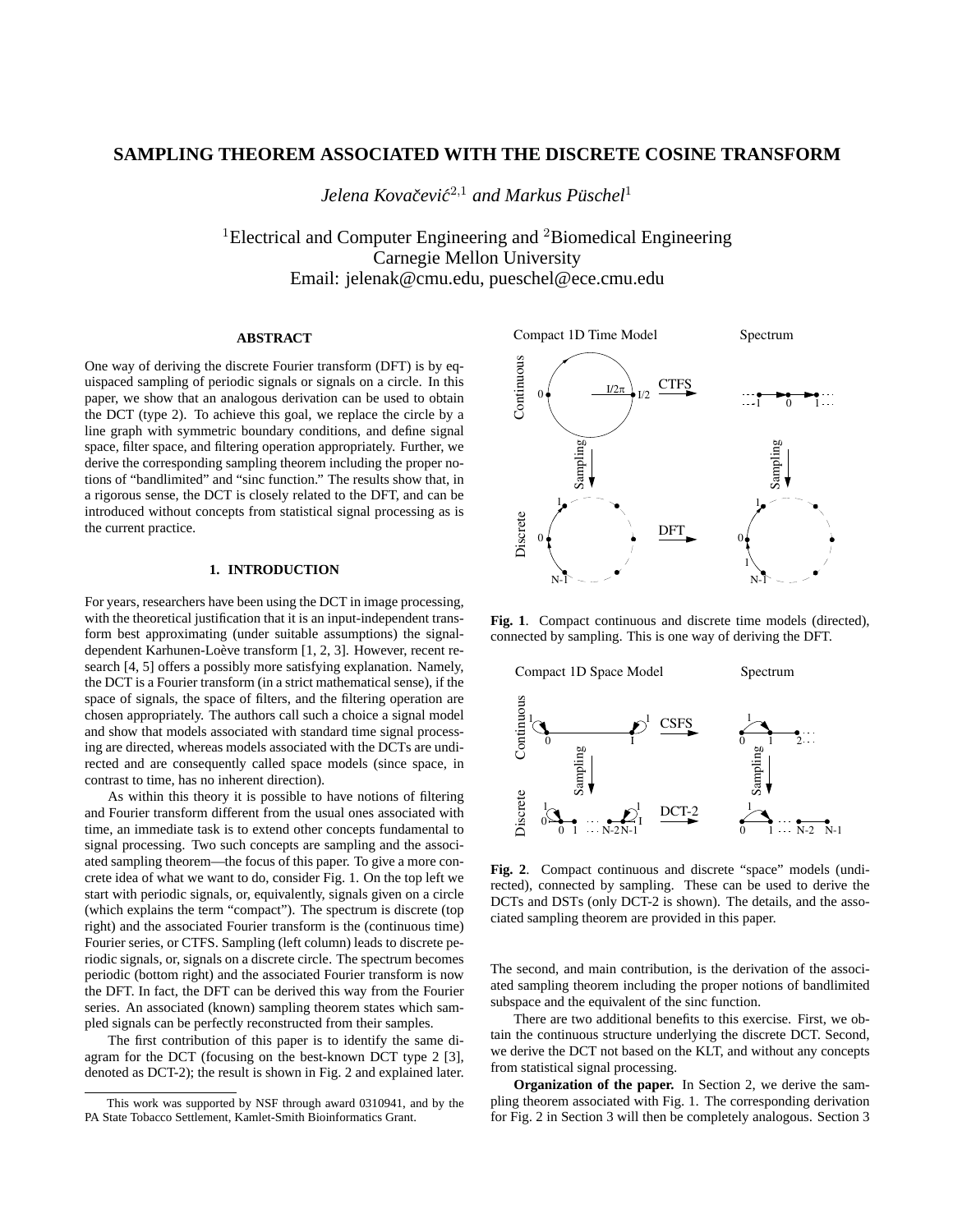| Compact Continuous 1D Time Model |                                                                                         |
|----------------------------------|-----------------------------------------------------------------------------------------|
| Signal model                     | $1/2\pi$                                                                                |
| Signal symmetry                  | $s(kI + t) = s(t), k \in \mathbb{Z}$                                                    |
| Filter symmetry                  | $h(kI+t) = h(t), k \in \mathbb{Z}$                                                      |
| Invariant subspaces              | $\mathcal{S}_k = \{ae^{j\frac{2\pi k}{I}t} \mid a \in \mathbb{C}\}, k \in \mathbb{Z}$   |
| $FT$ (=CTFS)                     | $\hat{s}_k = c \int_0^I s(t) e^{-j\frac{2\pi k}{I}t} dt$                                |
| Symmetry of FT                   | None                                                                                    |
| Spectrum visualized              | $\cdots$ $\begin{array}{c} \bullet \rightarrow \bullet \rightarrow \bullet \end{array}$ |
| <b>Inverse FT</b>                | $s(t) = \frac{1}{cI} \sum \hat{s}_k e^{j\frac{2\pi k}{I}t}$<br>$k \in \mathbb{Z}$       |
| Frequency response               | $\hat{h}_k = c \int_0^I h(t) e^{-j\frac{2\pi k}{I}t} dt$                                |
| Inverse frequency response       | $h(t) = \frac{1}{cI} \sum \hat{h}_k e^{j\frac{2\pi k}{I}t}$<br>$k\in\mathbb{Z}$         |

**Table 1**. Essential concepts for the compact continuous 1D time model. Signals and filters both belong to  $\mathcal{L}^1([0, I))$ . The constant  $c \neq 0$  in the Fourier transform definition can be chosen arbitrarily.

also identifies the proper definitions of signals, filters, and filtering (convolution) yielding the structures shown in Fig. 2 and thus underlie the DCT.

## **2. SAMPLING THEOREM FOR THE COMPACT 1D TIME MODEL**

To derive the sampling theorem for the 1D compact *space* model (Fig. 2), we start with the compact *time* model (Fig. 1), which, although less well known than the usual infinite 1D time model, is still intuitive and will thus show how to proceed in the space case. First, we define the signal space, filter space, and the notion of filtering; this is what we call a signal model (following [4]).

**Continuous compact time model.** To precisely explain what we mean by compact continuous time we define the following (the most important concepts are summarized in Table 1):

Signal model: We consider continuous periodic  $\mathcal{L}^1$ -signals with fundamental period in the interval  $[0, I)$ . Equivalently, the signal space is  $S = \mathcal{L}^1([0, I))$ , where the interval parameterizes a circle with circumference I or diameter  $I/(2\pi)$ .<sup>1</sup> The space of filters H is also  $\mathcal{L}^1([0, I))$ . Filtering is defined as usual on the circle (continuous circular convolution). The signal space is closed under filtering with these definitions.

*Fourier transform:* To find the Fourier transform, one first has to identify the eigenspaces under filtering. It is well known that these are spanned by complex exponentials: each  $S_k = \{ae^{j\frac{2\pi k}{I}t} \mid a \in$  $\mathbb{C}\}\leq\mathcal{S}, k\in\mathbb{Z}$ , is a simultaneous eigenspace for all filters in  $\mathcal{H}$ . The Fourier transform expands a signal as a series in these exponentials;

| Compact Discrete 1D Time Model                   |                                                                                                   |  |
|--------------------------------------------------|---------------------------------------------------------------------------------------------------|--|
| Signal model                                     | 0                                                                                                 |  |
| Sampling period                                  |                                                                                                   |  |
| Sampled signal                                   | T = $\frac{I}{N}$<br>$s_T(t) = \sum_{n=0}^{N-1} s(nT)\delta(t - nT)$                              |  |
| $FT (=DFT)$                                      | $\hat{s}_{T,k} = c \sum_{n=0}^{N-1} s(nT) e^{-j\frac{k n 2\pi}{N}}$                               |  |
| Symmetry of FT                                   | $\hat{s}_{T,mN+k} = \hat{s}_{T,k}$                                                                |  |
| Spectrum visualized                              |                                                                                                   |  |
| FT of sinc filter                                | $\hat{l}_k = \begin{cases} cT & 0 \leq k \leq N-1, \\ 0 & \text{otherwise.} \end{cases}$          |  |
| Sinc filter                                      | $l(t) = \frac{1}{N}e^{j\pi t \frac{N-1}{NT}} \frac{\sin(\frac{\pi}{T}t)}{\sin(\frac{\pi}{N T}t)}$ |  |
| Bandlim. subspace                                | $S_{BL} = \{ s \in S \mid \hat{s}_k = 0, k < 0, k \geq N \}$                                      |  |
| Basis for $S_{BL}$                               | $b = \{l(t - nT)   0 \leq n < N\}$                                                                |  |
| <b>Sampling Theorem:</b> For $s(t) \in S_{BL}$ , |                                                                                                   |  |
| $s(t) = \sum_{n=0}^{N-1} s(nT)l(t - nT)$         |                                                                                                   |  |

**Table 2**. Essential concepts for the compact discrete 1D time model obtained by sampling the model in Table 1.

the coefficients of the series are projections onto the  $S_k$ . The Fourier transform for this case is well known and is called continuous-time Fourier series (CTFS, see Table 1).

**Sampling.** The sampling process and the derivation of the sampling theorem can be described using the following steps, which we will apply later for the model associated with the DCT (the main concepts are summarized in Table 2):

*Sample the signal:* We first define the sampling period,  $T =$  $I/N$ , which implies N samples. To place the samples at equispaced locations on the circle, we can start at any location in the interval  $[0, T)$ ; we choose 0. (Different starting points lead to slightly different versions of the DFT below.) Sampling can be described as a multiplication by a train of Dirac pulses  $T$  apart:

$$
s_T(t) = s(t) \sum_{n=0}^{N-1} \delta(t - nT) = \sum_{n=0}^{N-1} s(nT) \delta(t - nT).
$$

We then find the Fourier transform of the sampled signal by applying the CTFS to get

$$
\hat{s}_{T,k} = c \int_0^I s_T(t) e^{-j\frac{2\pi k}{I}t} dt = c \sum_{n=0}^{N-1} s(nT) e^{-j\frac{k n 2\pi}{N}}, \quad (1)
$$

<sup>&</sup>lt;sup>1</sup>We could also choose  $\mathcal{L}^2$  signals but in the compact case,  $\mathcal{L}^1 \supset \mathcal{L}^2$ .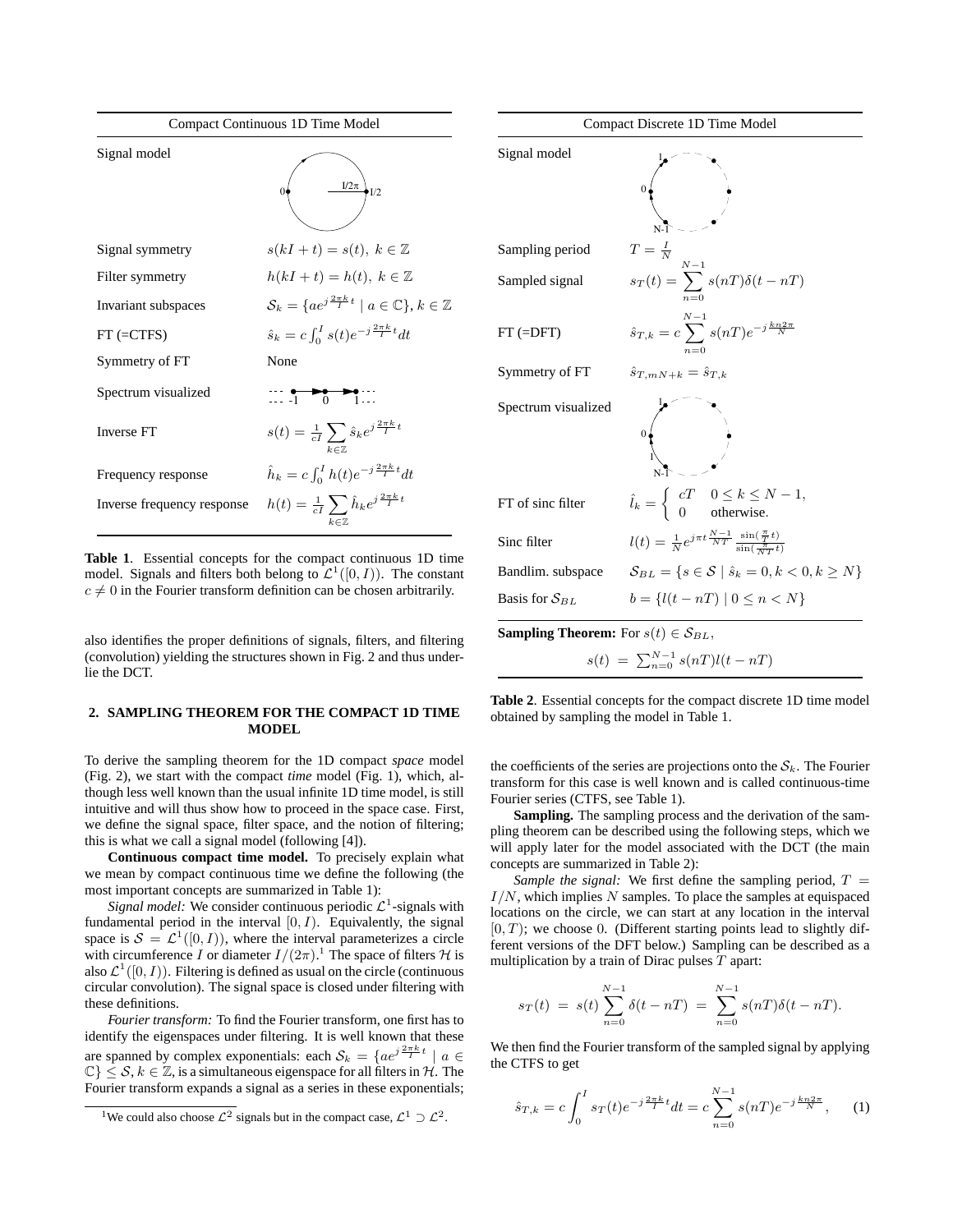where  $c \neq 0$  is a normalizing constant that can be chosen arbitrarily. With  $c = 1$ , and denoting  $W_N = e^{j \frac{2\pi}{N}}$ , we recognize the above as the DFT of a sequence of length  $N$  (see Fig. 1).

The above process gives rise to the compact discrete time model shown in the bottom row of Fig. 1. The signal lives on a circle with  $N$  points (it is discrete periodic with a fundamental period of length  $N$ ) and the shift moves the signal by one sample clockwise. Applying the shift  $N$  times yields the original signal. In the spectrum, the points denote the Nth roots of unity and depict the periodic nature of the DFT. Note that all four graphs are directed.

*Extract the original spectrum using an ideal lowpass filter:* From (1), we see that after sampling the spectrum becomes periodic, that is,  $\hat{s}_{T,mN+k} = \hat{s}_{T,k}$ . Thus, for reconstruction, we need to extract only one period of it by applying an ideal lowpass filter. In the time domain, this is equivalent to the convolution of the signal and the inverse Fourier transform of this lowpass filter. This is the filter with the cut-off "Nyquist frequency." We will in general term it as *sinc*, as it has to be exactly 1 at  $t = 0$  and 0 at all other sampling points  $t = nT$ , just as the sinc in the infinite continuous case. The exact form of the sinc is given in Table 2.

*Find the space of bandlimited signals:* We can then define the space  $S_{BL}$  of those signals bandlimited exactly to the bandwidth of the sinc (see Table 2). We also define the basis  $b$  for the space as the set of sincs translated by multiples of  $T$  (same table).

**Sampling theorem.** Based on our discussion, the sampling theorem can be seen as the expansion of signals belonging to  $S_{BL}$  using the translated sincs  $l(t-nT)$ , and it is simply expressed; For a signal  $s(t)$  belonging to  $S_{BL}$ :

$$
s(t) = \sum_{n=0}^{N-1} s(nT)l(t - nT).
$$

# **3. SAMPLING THEOREM FOR THE COMPACT 1D SPACE MODEL**

The question now is: How do we repeat the previous sequence of steps to get the well-known DCT-2 instead of the DFT? The main problem is in identifying the underlying continuous model, that is, the space of signals, space of filters, and the filtering operation. A summary of the following is in Table 3.

**Continuous compact space model.** We start by identifying signal and filter spaces.

*Signal model:* We consider signals on the interval  $[0, I]$ , which are symmetrically extended to the left and to the right:

$$
s(-t) = s(t),s(I+t) = s(I-t).
$$
 (2)

This implies that the signals are 2I-periodic, since  $s(2I + t)$  =  $s(I + (I + t)) = s(-t) = s(t)$ . The structure produced by these extensions is not a circle but the one shown in Table 3, under the heading "Signal model". It graphically depicts the domain of the signal. The extensions at the left and right boundaries as in (2), become loops with weights 1 at  $t = 0$  and  $t = I$ , respectively. The structure can be parameterized by  $[0, I]$ , yielding the signal space  $S = \mathcal{L}^1([0,I]).$ 

As the filter space, we also choose  $\mathcal{H} = \mathcal{L}^1([0, I])$ . We define filtering (convolution) of  $s \in S$  with  $h \in H$  as

$$
(h * s)(\tau) = \frac{1}{I} \int_0^I h(t) \frac{1}{2} (s(\tau - t) + s(\tau + t)) dt.
$$
 (3)

| Compact Continuous 1D Space Model |                                                                                     |
|-----------------------------------|-------------------------------------------------------------------------------------|
| Signal model                      | $\mathcal{P}$                                                                       |
| Signal symmetry                   | $s(kI + t) = s(kI - t), k \in \mathbb{Z}$                                           |
| Filter symmetry                   | $h(kI+t) = h(kI-t), k \in \mathbb{Z}$                                               |
| Invariant subspaces               | $\mathcal{S}_k = \{a\cos(\frac{k\pi}{l}t) \mid a \in \mathbb{C}\}, k \geq 0$        |
| $FT$ (=CSFS)                      | $\hat{s}_k = c \int_0^I s(t) \cos(\frac{k\pi}{I}t) dt$                              |
| Symmetry of FT                    | $\hat{s}_{-k} = \hat{s}_k$                                                          |
| Spectrum visualized               | $\leftarrow$                                                                        |
| Inverse FT                        | $s(t)=\frac{1}{cI}\hat{s}_0+\frac{2}{cI}\sum \hat{s}_k \cos(\frac{k\pi}{I}t)$       |
| Frequency response                | $\hat{h}_k = c \int_0^I h(t) \cos(\frac{k\pi}{l}t) dt$                              |
| Inverse frequency response        | $h(t) = \frac{1}{cI} \hat{h}_0 + \frac{2}{cI} \sum \hat{h}_k \cos(\frac{k\pi}{I}t)$ |

**Table 3**. Essential concepts for one of four possible compact continuous 1D space models. Signals and filters both belong to  $\mathcal{L}^1([0, I]).$ The constant  $c \neq 0$  in the definition of the Fourier transform can be chosen arbitrarily.

Direct computation shows that, with this definition, the signal space is closed under filtering. Since this form of filtering operates symmetrically on  $s(t)$ , we call the model undirected or a space model; pictorially, the line in the graph does not contain an arrow.

The definition of filtering in (3) is equivalent to taking a signal and a filter, both symmetrically extended outside  $[0, I]$ , viewing them as 2I-periodic, applying the filtering from the compact time model (circular convolution), and reducing the (symmetric on  $[0, 2I)$  result to  $[0, I]$ .

We can define three other compact space models similarly, by considering all combinations of symmetric and antisymmetric extensions to the left and to the right. To obtain the DCT-2, the above compact model is the right starting point.

Now we proceed as in Section 2; we find the appropriate notion of Fourier transform.

*Fourier transform:* The subspaces invariant under filtering are given by  $S_k = \{a \cos(\frac{k\pi}{l}t) \mid a \in \mathbb{C}\}\leq S$  for  $k \geq 0$ . Note that  $S_{-1} = S_1$ ; thus the structure of the spectrum shown in Table 3. This symmetry is pictorially shown as a transition between  $k = 0$ and  $k = 1$  with weight 1 and can be explained as follows: going to the left from  $k = 0$  would lead us to  $\hat{s}_{T, -1}$ , which, since it does not exist, is redirected to  $\hat{s}_{T,1}$ ; in other words,  $\hat{s}_{T,-1} = \hat{s}_{T,1}$ . The Fourier transform expands a signal  $s(t) \in S$  in a series in the above cosine functions. Analogously to the CTFS, we call it continuous space Fourier series (CSFS); it is given in Table 3.

**Sampling.** By virtue of sampling, we produce a discrete model; the main concepts we need are summarized in Table 4. We proceed as in the time case.

*Sample the signal:* As opposed to the time case, where we could have started equispaced sampling at any point  $t \in [0, T)$ , here, the situation is different; Only the starting points  $t = 0$  and  $t = T/2$ allow equispaced sampling. Any other starting point has a distance to itself (via the left signal extension) that is not a multiple of T.